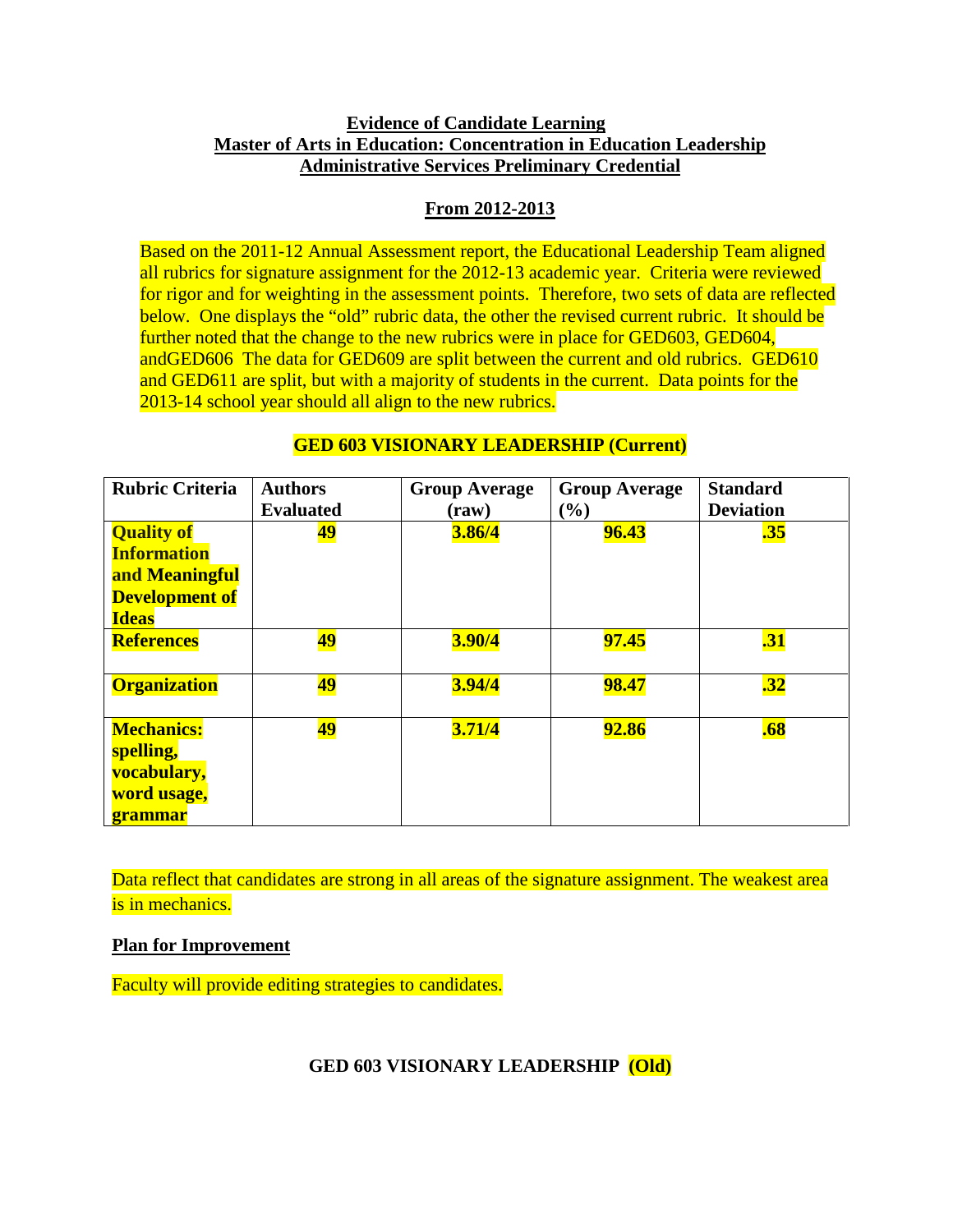| <b>Rubric Criteria</b>                              | <b>Authors</b><br><b>Evaluated</b> | <b>Group Average</b><br>$(\mathbf{raw})$ | <b>Group Average</b><br>$(\%)$ | <b>Standard</b><br><b>Deviation</b> |
|-----------------------------------------------------|------------------------------------|------------------------------------------|--------------------------------|-------------------------------------|
| <b>Quality of</b><br><b>Information</b>             |                                    | 4.00/4                                   | <b>100</b>                     |                                     |
| <b>Meaningful</b><br>Development of<br><b>Ideas</b> |                                    | 3.00/4                                   | <mark>75</mark>                |                                     |
| <b>Mechanics</b>                                    |                                    | 3.00/4                                   | <b>75</b>                      |                                     |
| <b>References</b>                                   |                                    | 2.00/4                                   | <b>50</b>                      |                                     |
| Organization                                        |                                    | 3.00/4                                   | 75                             |                                     |

# Data are not valid for more than this one student

## **Plan for Improvement**

 $N/A$ 

# **GED 604 INSTRUCTIONAL LEADERSHIP FOR THE SUCCESS OF ALL STUDENTS (Current)**

| <b>Rubric Criteria</b>                                                                             | <b>Authors</b><br><b>Evaluated</b> | <b>Group Average</b><br>$(\bf{raw})$ | <b>Group Average</b><br>(%) | <b>Standard</b><br><b>Deviation</b> |
|----------------------------------------------------------------------------------------------------|------------------------------------|--------------------------------------|-----------------------------|-------------------------------------|
| <b>Quality of</b><br><b>Information</b><br>and Meaningful<br><b>Development of</b><br><b>Ideas</b> | 43                                 | 3.80/4                               | <b>94.94</b>                | .38                                 |
| <b>References</b>                                                                                  | 43                                 | 3.38/4                               | 84.59                       | .91                                 |
| <b>Organization</b>                                                                                | 43                                 | 3.92/4                               | 97.97                       | .27                                 |
| <b>Mechanics:</b><br>spelling,<br>vocabulary,<br>word usage,<br>grammar                            | 43                                 | 3.75/4                               | 93.72                       | .46                                 |

The data indicate that candidates continue to organize their assignments well and the quality of information and meaningful development of ideas is strong. The inclusion of proper references is not as strong.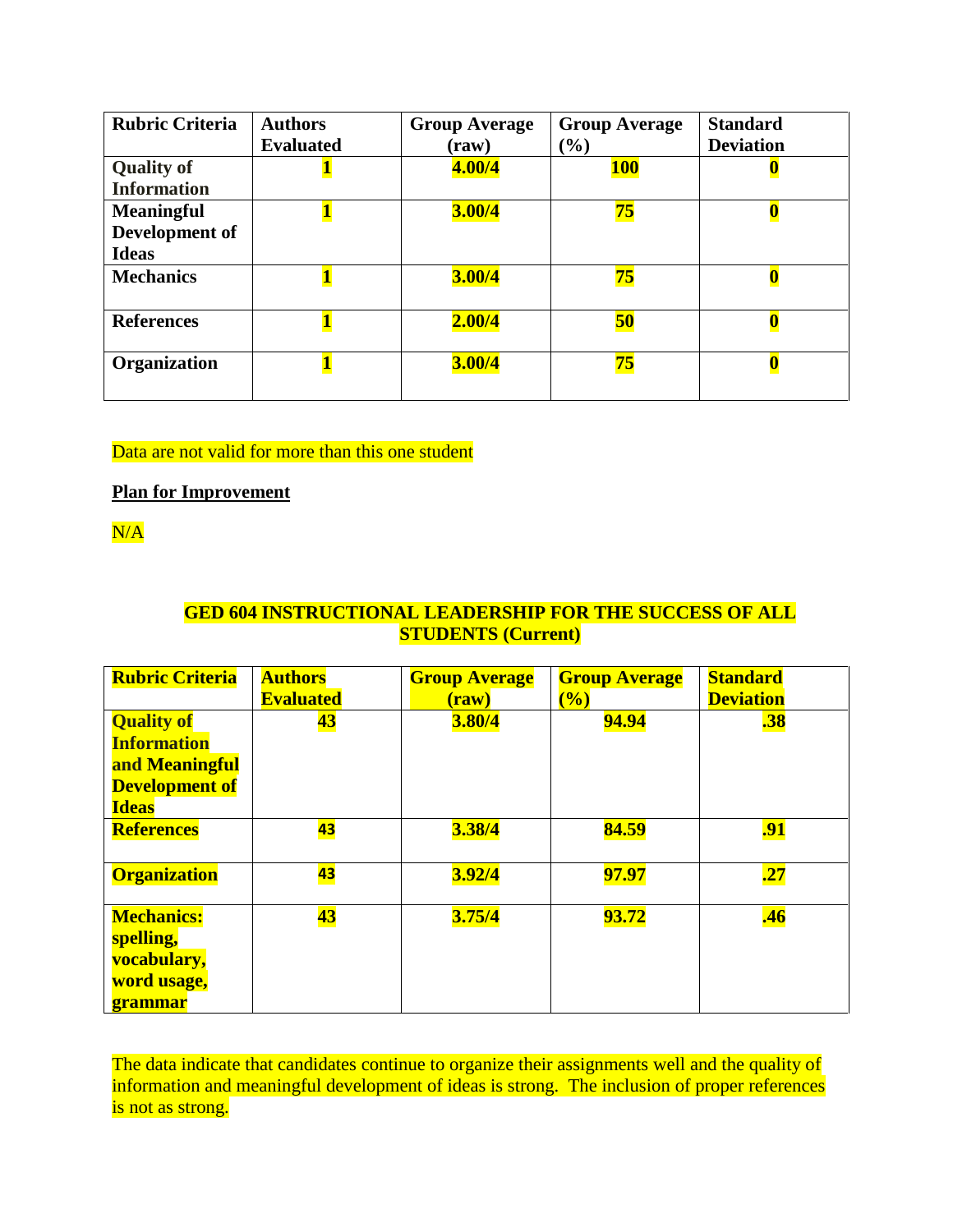**Plan for Improvement**

Faculty will review the reference requirement for this course with the candidates.

# **GED 604 INSTRUCTIONAL LEADERSHIP FOR THE SUCCESS OF ALL STUDENTS (OLD)**

| <b>Rubric Criteria</b>                              | <b>Authors</b><br><b>Evaluated</b> | <b>Group Average</b><br>$(\mathbf{raw})$ | <b>Group Average</b><br>$($ %) | <b>Standard</b><br><b>Deviation</b> |
|-----------------------------------------------------|------------------------------------|------------------------------------------|--------------------------------|-------------------------------------|
| <b>Grammar</b>                                      | $\overline{\mathbf{4}}$            | 4.00/4                                   | <b>100</b>                     |                                     |
| <b>Vocabulary</b>                                   | $\overline{\mathbf{4}}$            | 3.25/4                                   | 81.25                          | .50                                 |
| Organization                                        | $\overline{\mathbf{4}}$            | 3.00/4                                   | $75\,$                         |                                     |
| <b>Content</b>                                      | $\overline{\mathbf{4}}$            | 4.00/4                                   | <b>100</b>                     |                                     |
| <b>Meaningful</b><br>Development of<br><b>Ideas</b> | $\overline{\mathbf{4}}$            | 3.75/4                                   | <b>93.75</b>                   | .50                                 |

While this sample size is insignificant for analysis and the rubric no longer used, it should be noted that the data reflect improvement in the area of organization from the previous year.

**Plan for Improvement N/A**

.

| <b>GED 606 ORGANIZATIONAL LEADERSHIP AND RESOURCE MANAGEMENT</b>                                   |                  |                      |                      |                  |  |
|----------------------------------------------------------------------------------------------------|------------------|----------------------|----------------------|------------------|--|
|                                                                                                    |                  | (Current)            |                      |                  |  |
| <b>Rubric Criteria</b>                                                                             | <b>Authors</b>   | <b>Group Average</b> | <b>Group Average</b> | <b>Standard</b>  |  |
|                                                                                                    | <b>Evaluated</b> | (raw)                | (%)                  | <b>Deviation</b> |  |
| <b>Quality of</b><br><b>Information</b><br>and Meaningful<br><b>Development of</b><br><b>Ideas</b> | $35\,$           | 3.57                 | 93.75                | .50              |  |
| <b>References</b>                                                                                  | <b>35</b>        | 3.54.4               | 88.57                | .89              |  |
| <b>Organization</b>                                                                                | 35               | 3.89/4               | <b>97.14</b>         | .89              |  |
| <b>Mechanics:</b><br>spelling,<br>vocabulary,                                                      | $\overline{35}$  | 3.74/4               | 93.57                | .44              |  |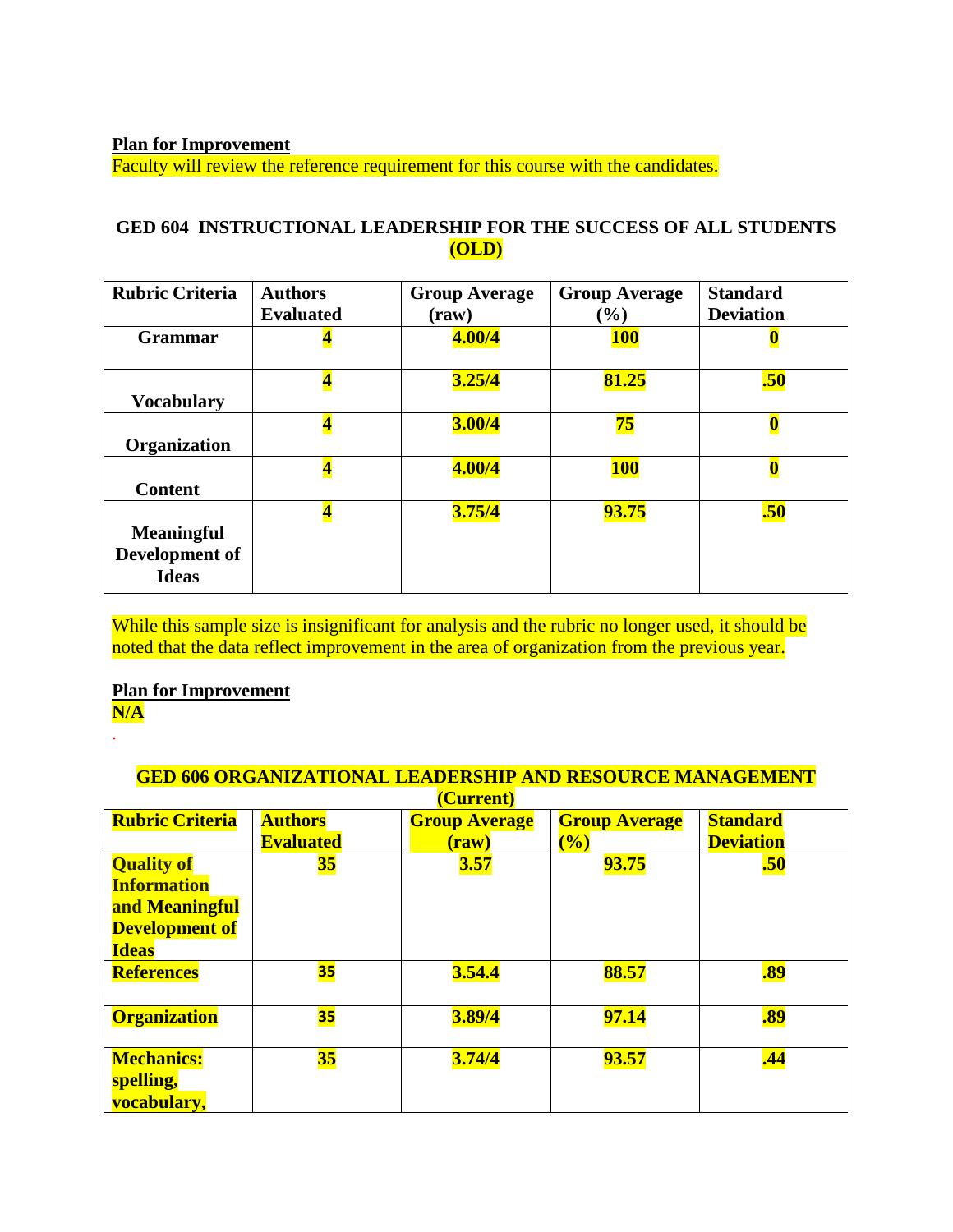| word usage,    |  |  |
|----------------|--|--|
| <u>grammar</u> |  |  |

Based on the data, GED606 is the most challenging for students. The areas to address in this course are the quality of information and meaningful development of ideas.

#### **Plan for Improvement**

Faculty will more clearly outline the expected outcomes for idea development and quality of information. Anchor examples and practice with in-class assignments may help improve candidate skills in these areas.

## **GED 606 ORGANIZATIONAL LEADERSHIP AND RESOURCE MANAGEMENT (0ld)**

| <b>Rubric</b>                       | <b>Authors</b><br><b>Evaluated</b> | <b>Group Average</b><br>(raw) | <b>Group Average</b><br>$(\%)$ | <b>Standard</b><br><b>Deviation</b> |
|-------------------------------------|------------------------------------|-------------------------------|--------------------------------|-------------------------------------|
| <b>References</b>                   |                                    | 3.50/4                        | 87.50                          | .58                                 |
|                                     |                                    |                               |                                |                                     |
| <b>Grammar</b>                      | $\overline{\mathbf{4}}$            | 3.75/4                        | <b>93.75</b>                   | .50                                 |
| <b>Vocabulary</b>                   | $\overline{\mathbf{4}}$            | 3.75/4                        | <b>93.75</b>                   | .50                                 |
| <b>Content</b>                      | 4                                  | 3.00/4                        | 75.00                          | $\overline{.82}$                    |
| <b>Meaningful</b><br>Development of | $\overline{\mathbf{4}}$            | 3.50/4                        | 87.50                          | <b>1.0</b>                          |
| <b>Ideas</b>                        |                                    |                               |                                |                                     |
| Organization                        | 4                                  | 3.75/4                        | <b>93.75</b>                   | .50                                 |

While this sample size is insignificant for analysis and the rubric no longer used, it should be noted that the data reflect lower scores for this course as indicated for the current rubric as well.

# **Plan for Improvement**

 $N/A$ 

# **GED 609 COLLABORATIVE AND RESPONSIVE LEADERSHIP (Current)**

| <b>Rubric Criteria</b> | <b>Authors</b>   | <b>Group Average</b> | <b>Group Average</b> | <b>Standard</b>  |
|------------------------|------------------|----------------------|----------------------|------------------|
|                        | <b>Evaluated</b> | $(\bf{raw})$         | (0/0)                | <b>Deviation</b> |
| <b>Quality of</b>      | 29               | 3.74/4               | 93.53                | <b>.40</b>       |
| <b>Information</b>     |                  |                      |                      |                  |
| and Meaningful         |                  |                      |                      |                  |
| <b>Development of</b>  |                  |                      |                      |                  |
| <b>Ideas</b>           |                  |                      |                      |                  |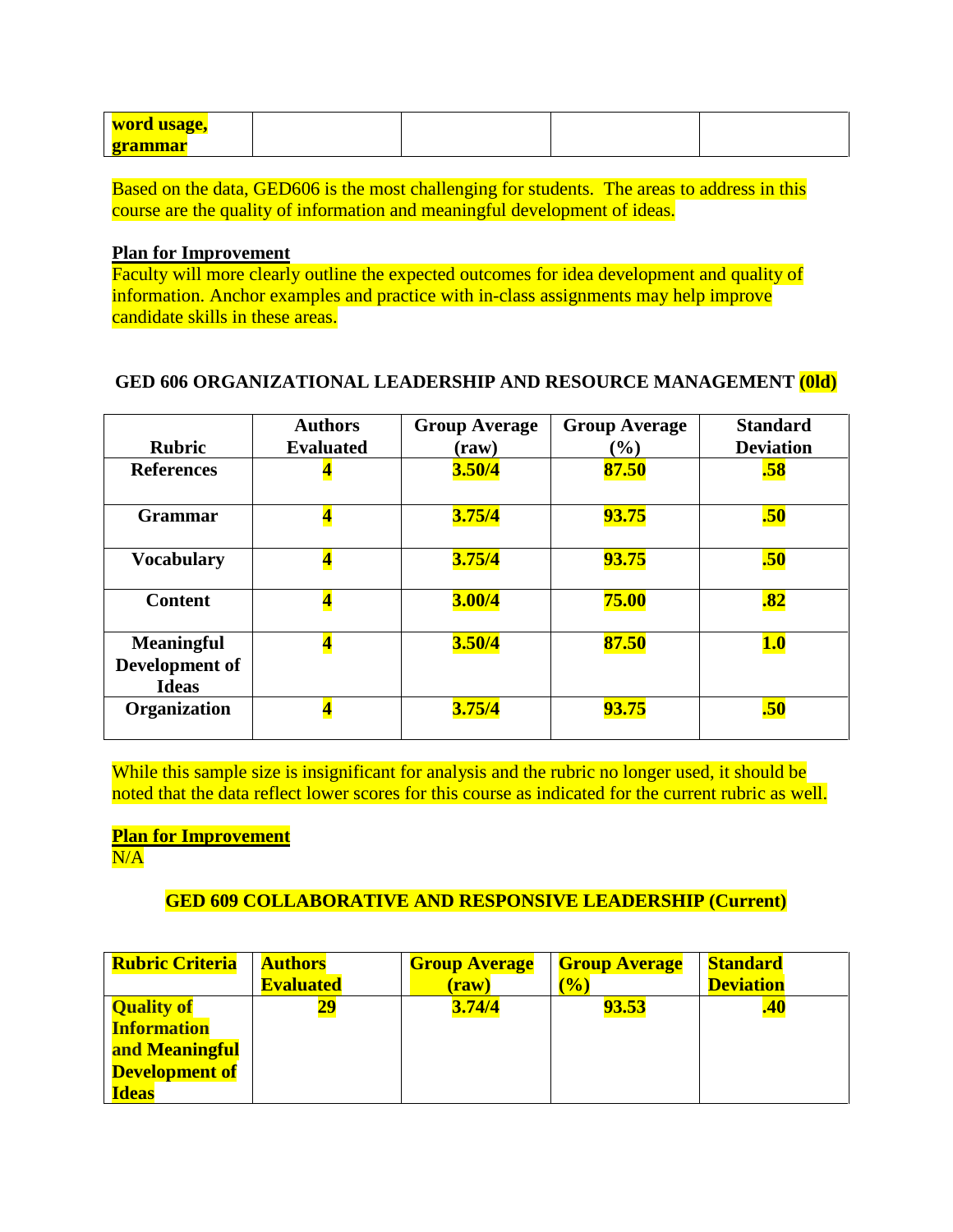| <b>References</b>                                                              | 29         | 3.86/4 | 96.55        | <u>35.</u> |
|--------------------------------------------------------------------------------|------------|--------|--------------|------------|
| <b>Organization</b>                                                            | <u> 29</u> | 3.93/4 | <b>98.28</b> | <u>.25</u> |
| <b>Mechanics:</b><br>spelling,<br>vocabulary,<br>word usage,<br><u>grammar</u> |            | 3.76/4 | 93.97        | <u>49,</u> |

These scores are relatively high and show increase from the prior year. The focus continues to be on the quality of information and meaningful development of ideas along with attention to the mechanics of writing.

#### **Plan for Improvement**

As in GED606, faculty will more clearly outline the expected outcomes for idea development and quality of information. Anchor examples and practice with in-class assignments may help improve candidate skills in these areas.

| <b>Rubric</b>      | <b>Authors</b><br><b>Evaluated</b> | <b>Group Average</b><br>$(\mathbf{raw})$ | <b>Group Average</b><br>$(\%)$ | <b>Standard</b><br><b>Deviation</b> |
|--------------------|------------------------------------|------------------------------------------|--------------------------------|-------------------------------------|
| <b>References</b>  | 61                                 | 3.74/4                                   | <b>93.44</b>                   | .63                                 |
| <b>Conventions</b> | 61                                 | 3.59/4                                   | 89.75                          | .74                                 |
| <b>Vocabulary</b>  | 61                                 | 3.84/4                                   | <b>95.90</b>                   | .45                                 |
| <b>Context</b>     | 61                                 | 3.59/4                                   | 89.75                          | .59                                 |
| <b>Meaningful</b>  | <b>61</b>                          | 3.58/4                                   | 86.89                          | .62                                 |
| Development of     |                                    |                                          |                                |                                     |
| <b>Ideas</b>       |                                    |                                          |                                |                                     |
| Organization       | 61                                 | 3.84/4                                   | 95.90                          | <b>.45</b>                          |

#### **GED 609 COLLABORATIVE AND RESPONSIVE LEADERSHIP (Old)**

With the exception of conventions, data reflect an increase from the previous year. This course will be calibrated according to the new rubric in future offerings.

## **Plan for Improvement**

This is addressed in the plan above under the current rubric.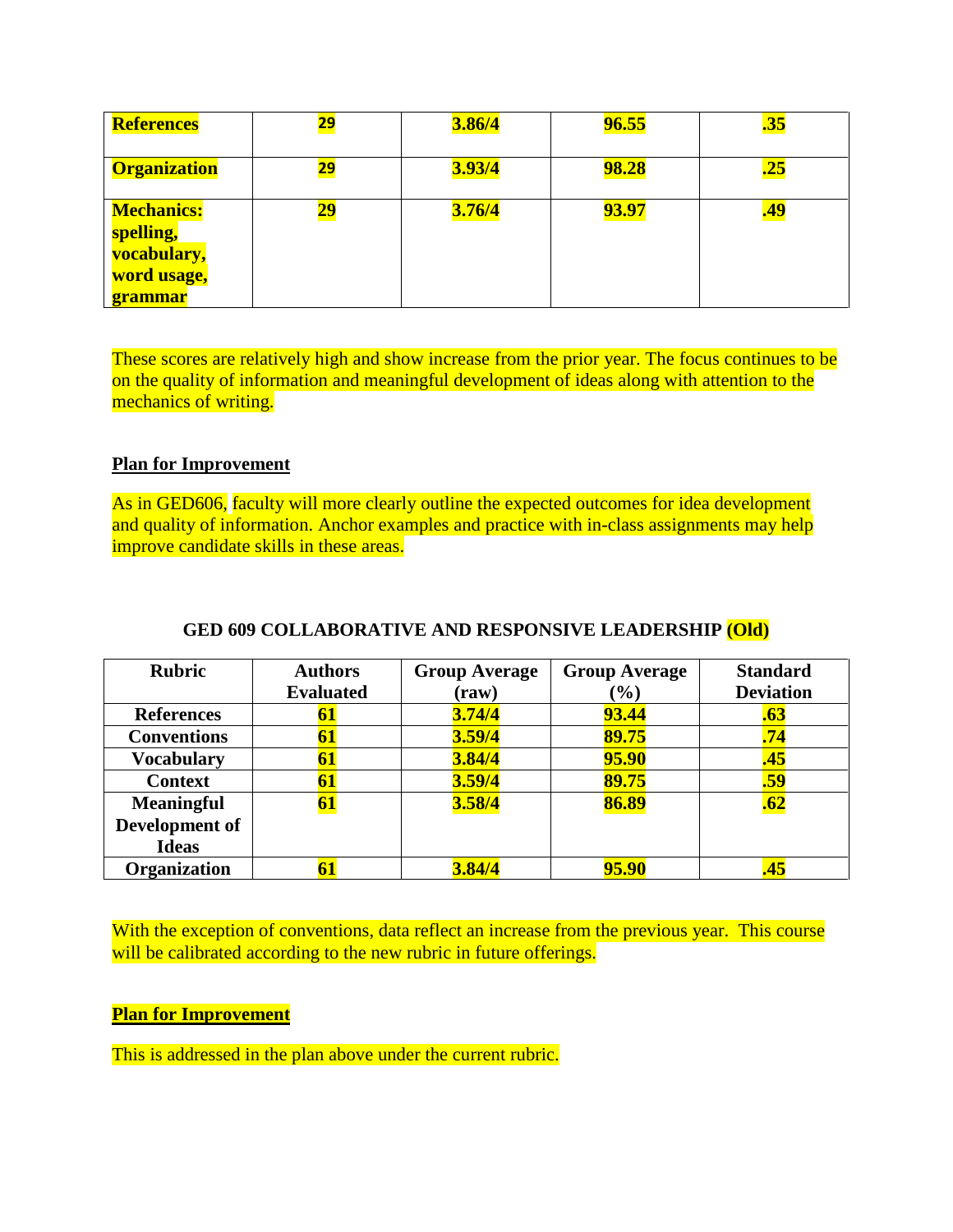# **GED 610 LEADERSHIP WITHIN THE POLITICAL, SOCIAL, ECONOMIC AND LEGAL FRAMEWORK (Current)**

| <b>Rubric Criteria</b>                                                                             | <b>Authors</b><br><b>Evaluated</b> | <b>Group Average</b><br>$(\mathbf{raw})$ | <b>Group Average</b><br>$\left(\frac{0}{0}\right)$ | <b>Standard</b><br><b>Deviation</b> |
|----------------------------------------------------------------------------------------------------|------------------------------------|------------------------------------------|----------------------------------------------------|-------------------------------------|
| <b>Quality of</b><br><b>Information</b><br>and Meaningful<br><b>Development of</b><br><b>Ideas</b> |                                    | 4.00./4                                  | <b>100</b>                                         |                                     |
| <b>References</b>                                                                                  | $\overline{\mathbf{1}}$            | 4.00/4                                   | <b>100</b>                                         | $\overline{\mathbf{0}}$             |
| <b>Organization</b>                                                                                | $\overline{\mathbf{1}}$            | 4.00/4                                   | <b>100</b>                                         | $\overline{\mathbf{0}}$             |
| <b>Mechanics:</b><br>spelling,<br>vocabulary,<br>word usage,<br><b>grammar</b>                     |                                    | 4.00/4                                   | <b>100</b>                                         | $\overline{\mathbf{0}}$             |

Data are not valid for more than this one student. In the next offering of this course, all work will be scored on the current rubric, thus a much higher sample of candidates.

# **Plan for Improvement**

Based on the data below using the "old" rubric, faculty will provide candidates with samples and practice to improve organization of the signature assignment and stronger development of ideas. Additionally, faculty will clearly establish reference requirements for the signature assignment.

# **GED 610 LEADERSHIP WITHIN THE POLITICAL, SOCIAL, ECONOMIC AND LEGAL FRAMEWORK (Old)**

| <b>Rubric</b>                           | <b>Authors</b><br><b>Evaluated</b> | <b>Group Average</b><br>$(\mathbf{raw})$ | <b>Group Average</b><br>$(\%)$ | <b>Standard</b><br><b>Deviation</b> |
|-----------------------------------------|------------------------------------|------------------------------------------|--------------------------------|-------------------------------------|
| <b>References</b>                       | 72                                 | 3.49/4                                   | 87.15                          | .73                                 |
| <b>Conventions</b>                      | 72                                 | 3.71/4                                   | 92.71                          | .59                                 |
| <b>Quality of</b><br><b>Information</b> | 72                                 | 3.71/4                                   | 92.71                          | .46                                 |
| Development of<br><b>Ideas</b>          | 72                                 | 3.58/4                                   | 89.58                          | .58                                 |
| Organization                            | 72                                 | 3.63/4                                   | <b>90.63</b>                   | .59                                 |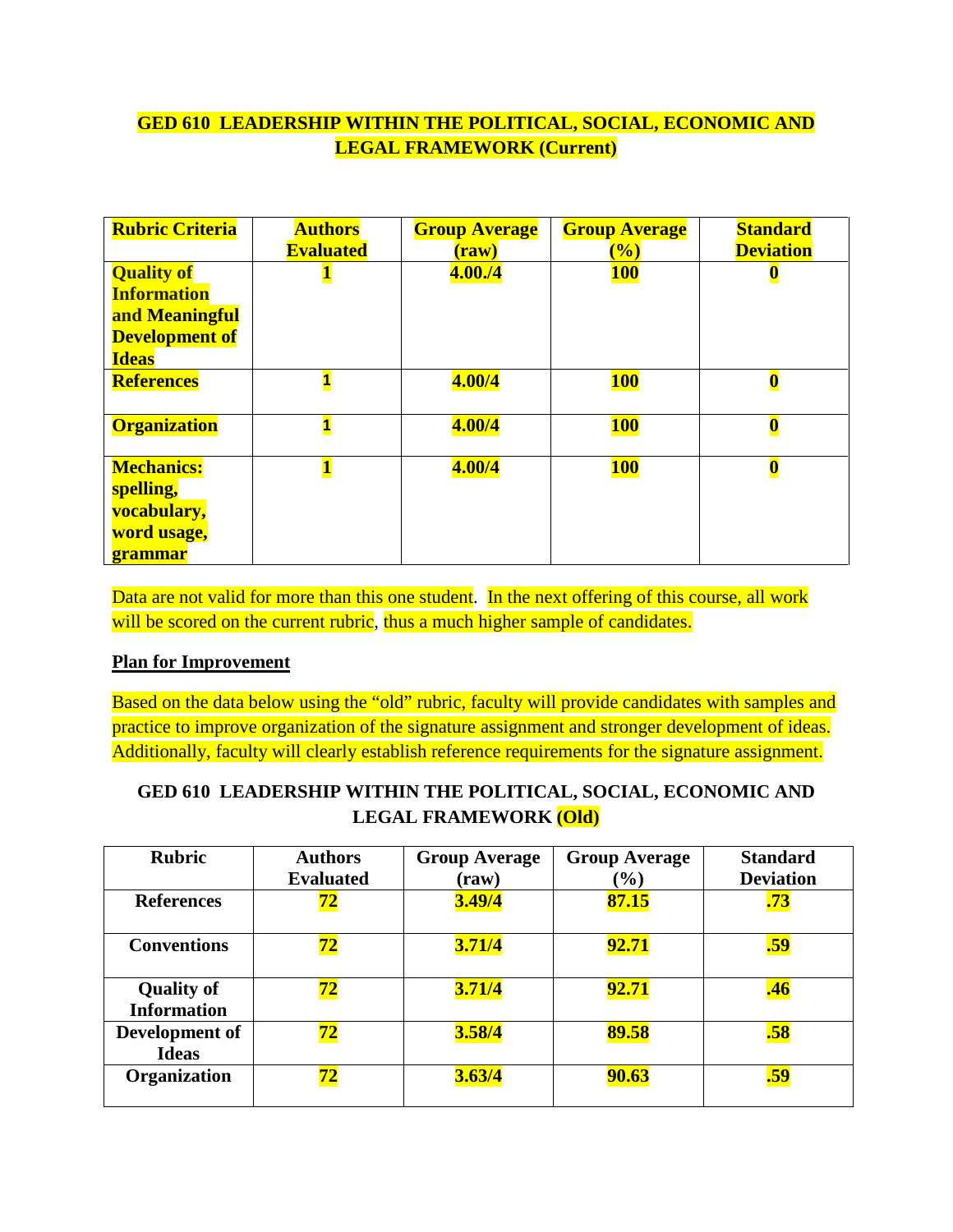When compared to data from last year, there is improvement in all areas except organization. It is expected that the new rubric will provide data that will better support the University's decision making regarding candidate performance.

## **Plan for Improvement**

Outlined above due to the discontinuance of this rubric.

## **GED 611 ETHICAL, MORAL AND SERVANT LEADERSHIP (Current)**

| <b>Rubric Criteria</b>                                                                             | <b>Authors</b><br><b>Evaluated</b> | <b>Group Average</b><br>$(\bf{raw})$ | <b>Group Average</b><br>(%) | <b>Standard</b><br><b>Deviation</b> |
|----------------------------------------------------------------------------------------------------|------------------------------------|--------------------------------------|-----------------------------|-------------------------------------|
| <b>Quality of</b><br><b>Information</b><br>and Meaningful<br><b>Development of</b><br><b>Ideas</b> | <u>14</u>                          | 3.43/4                               | 85.71                       | <b>1.02</b>                         |
| <b>References</b>                                                                                  | $\overline{\mathbf{14}}$           | 3.64/4                               | 91.07                       | .74                                 |
| <b>Organization</b>                                                                                | $\overline{\mathbf{14}}$           | 3.57/4                               | 89.29                       | .76                                 |
| <b>Mechanics:</b><br>spelling,<br>vocabulary,<br>word usage,<br><b>grammar</b>                     | <u>14</u>                          | 3.21/4                               | 80.36                       | .70                                 |

Though these candidates were scored on a new rubric, the common areas from the previous rubric show a decrease in scores.

#### **Plan for Improvement**

The Associate Dean of Educational Leadership along with the faculty will review the rubric criteria in determining the rigor of candidate learning. Professors will receive training in how to better prepare their candidates to develop a paper with cogent ideas properly cited. Anchor examples and practice with in-class assignments may help to improve candidate skills in these areas.

| <b>Rubric</b>    | <b>Authors</b><br><b>Evaluated</b> | <b>Group Average</b><br>(raw) | <b>Group Average</b><br>(%) | <b>Standard</b><br><b>Deviation</b> |
|------------------|------------------------------------|-------------------------------|-----------------------------|-------------------------------------|
| <b>Vision of</b> | 55                                 | 3.84/4                        | 95.91                       | ,46                                 |
| Leadership       |                                    |                               |                             |                                     |
| <b>Personal</b>  | 55                                 | 3.82/4                        | 95.45                       |                                     |

#### **GED 611 ETHICAL, MORAL AND SERVANT LEADERSHIP (Old)**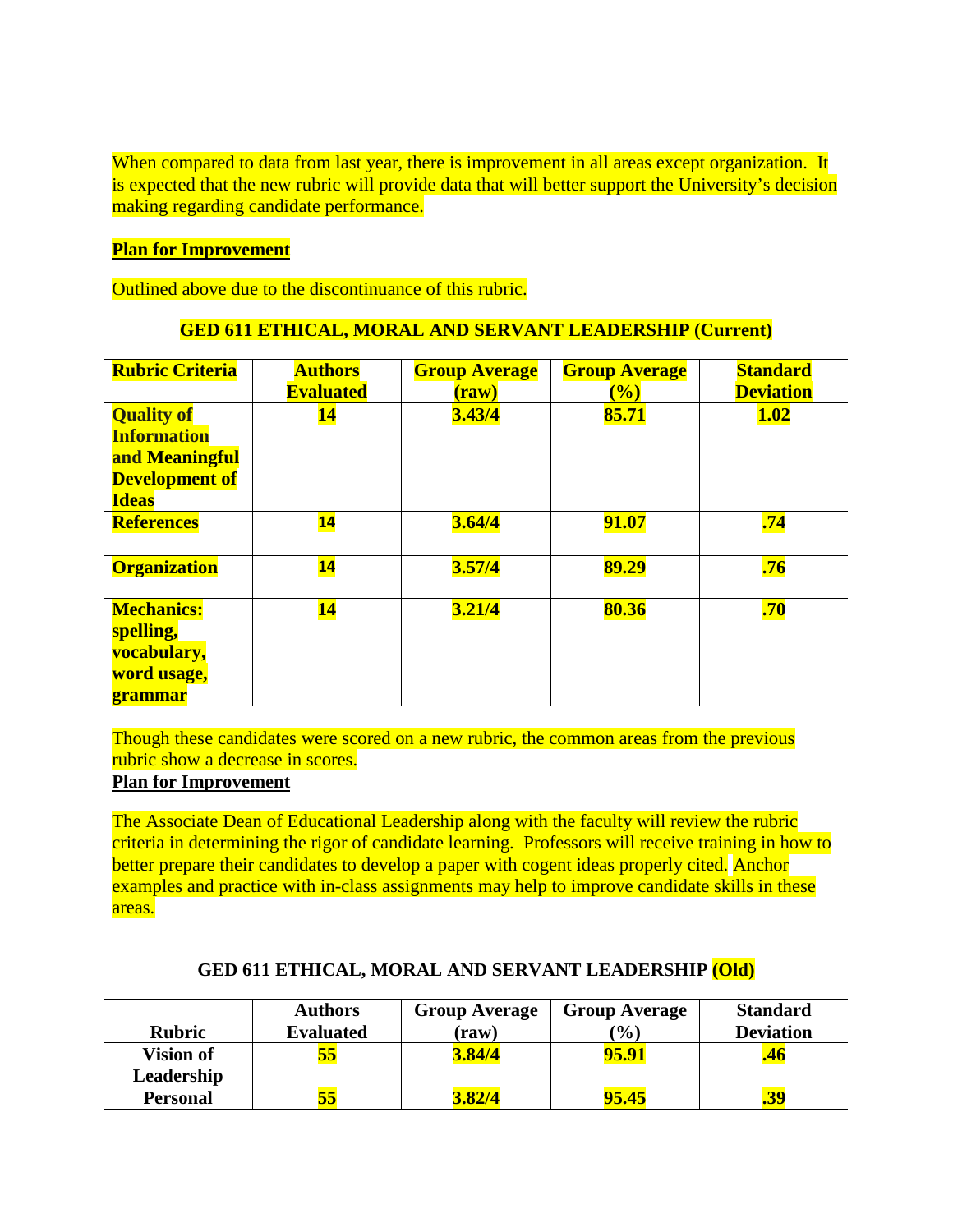| <b>Strengths/Areas</b> |           |        |              |     |
|------------------------|-----------|--------|--------------|-----|
| to Improve             |           |        |              |     |
| <b>Balance of</b>      | <b>55</b> | 3.71/4 | <b>92.73</b> |     |
| <b>Personal/Prof</b>   |           |        |              |     |
| <b>Ethical and</b>     | <b>55</b> | 3.87/4 | <b>96.82</b> | .34 |
| <b>Moral</b>           |           |        |              |     |
| <b>Obligations</b>     |           |        |              |     |
| <b>Conventions</b>     | 55        | 3.85/4 | <b>93.36</b> | .40 |
|                        |           |        |              |     |
| Organization           | 55        | 3.89/4 | 97.27        | .37 |
|                        |           |        |              |     |